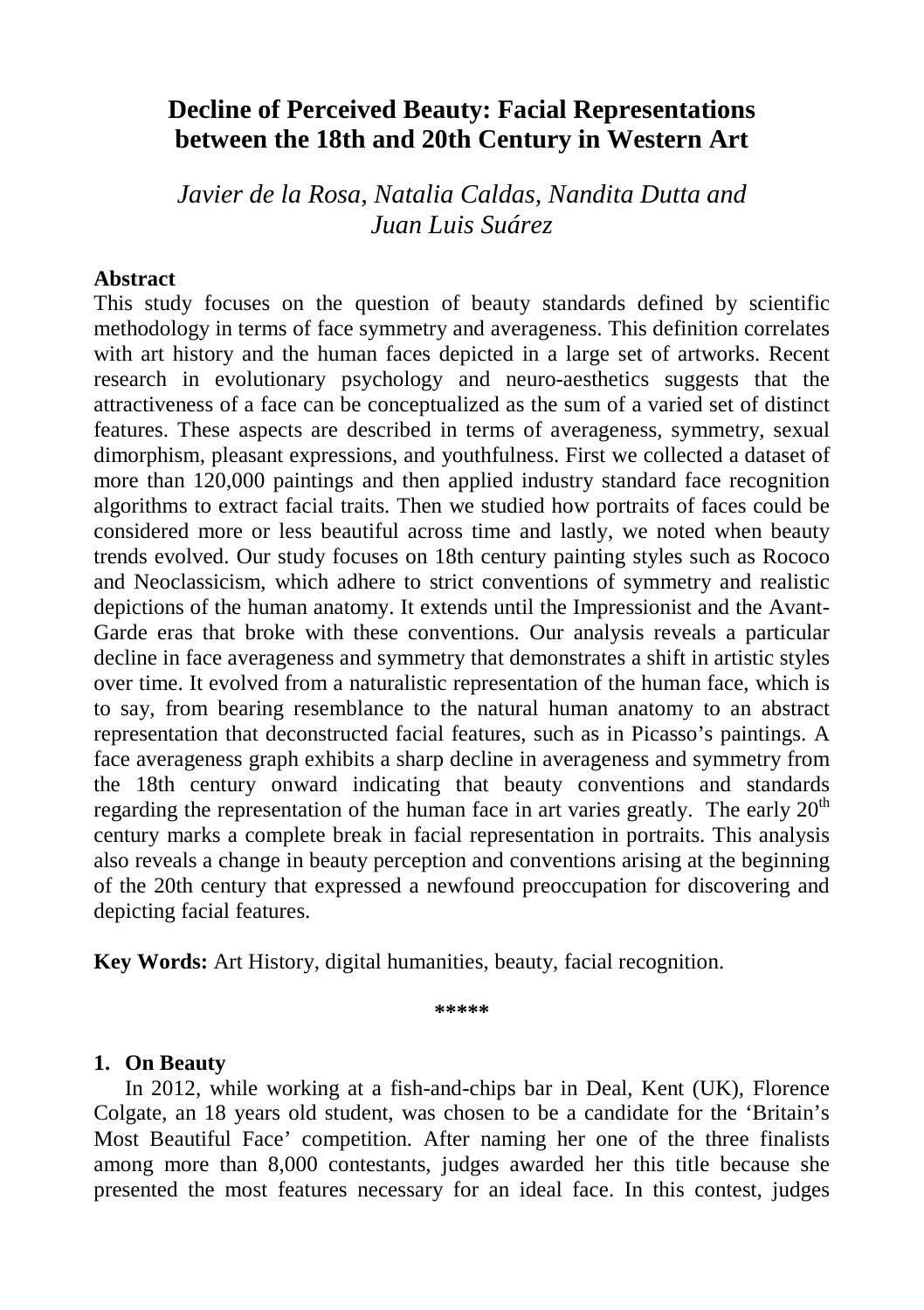based their decision on measurements of symmetry, proportions and its subsequent relation to beauty. The standards determining natural beauty are a hot topic in the entertainment industry. As consumers, we are bombarded everyday with celebrities' faces that fit a specific pattern of beauty, one that can be studied and analysed through photography.<sup>1</sup> However, it is necessary to keep in mind that beauty is perceived in different ways by different people in various cultures. This raises questions about how original forms of human representation in art may have determined beauty standards and how beauty trends evolved over centuries and across art styles, including through scientific inquiry.

Unfortunately, photography only achieved popularity from the 19th century onwards and to analyse beauty in previous centuries we needed to take a different approach. We examined paintings where the representation of the human body usually takes a central role and examine paintings that depict faces. Questions about defining beauty needed to be answered as well as conditions required for a face to be perceived as beautiful. We aimed to define beauty in as objective a way as possible while, at the same time, avoiding restating the cliché notion that beauty is in the eyes of the beholder. Whether or not the consideration of beauty standards in artworks is deliberate or not was ultimately the question that guided this study. Recent research in evolutionary psychology and neuro-aesthetics suggests that the attractiveness of a face is perceived as the sum of a varied set of distinct features. This includes aspects from averageness, symmetry, sexual dimorphism, pleasant expressions, and youthfulness.<sup>2</sup>

### **2. Dataset**

In order to examine these issues, we collected a dataset of more than 120,000 paintings from different cultures and from various eras. This sample of art works ranged historically from Egyptian and Byzantine paintings to modern representations of pictorial art. Regrettably, not all this artworks was relevant; the collection of paintings that we accessed was not as complete and extensive as we had anticipated. As we assessed an number of paintings (65% from the 20th century, 17% from the 19th century, and barely 3% from the 18th century), we refocused this dataset to encompass only the past three centuries of Western art, thus reducing its number to approximately 20,000 works. As we progressed, we observed a diminishing amount of paintings in our collection of artwork and an increase in the prevalence of other art formats. This trend coincided with a drop in the production of important media such as books. This trend may suggest the existence of a constant ratio between the production of artwork and an increase in human population growth (Figure 1).

An analysis of the perceived beauty of human faces could only be carried out after we extracted and annotated common features in a dataset of more than 100,000 paintings. This task would have become tedious and exhausting for us to accomplish without the help of computers. These machines, in fact, are now close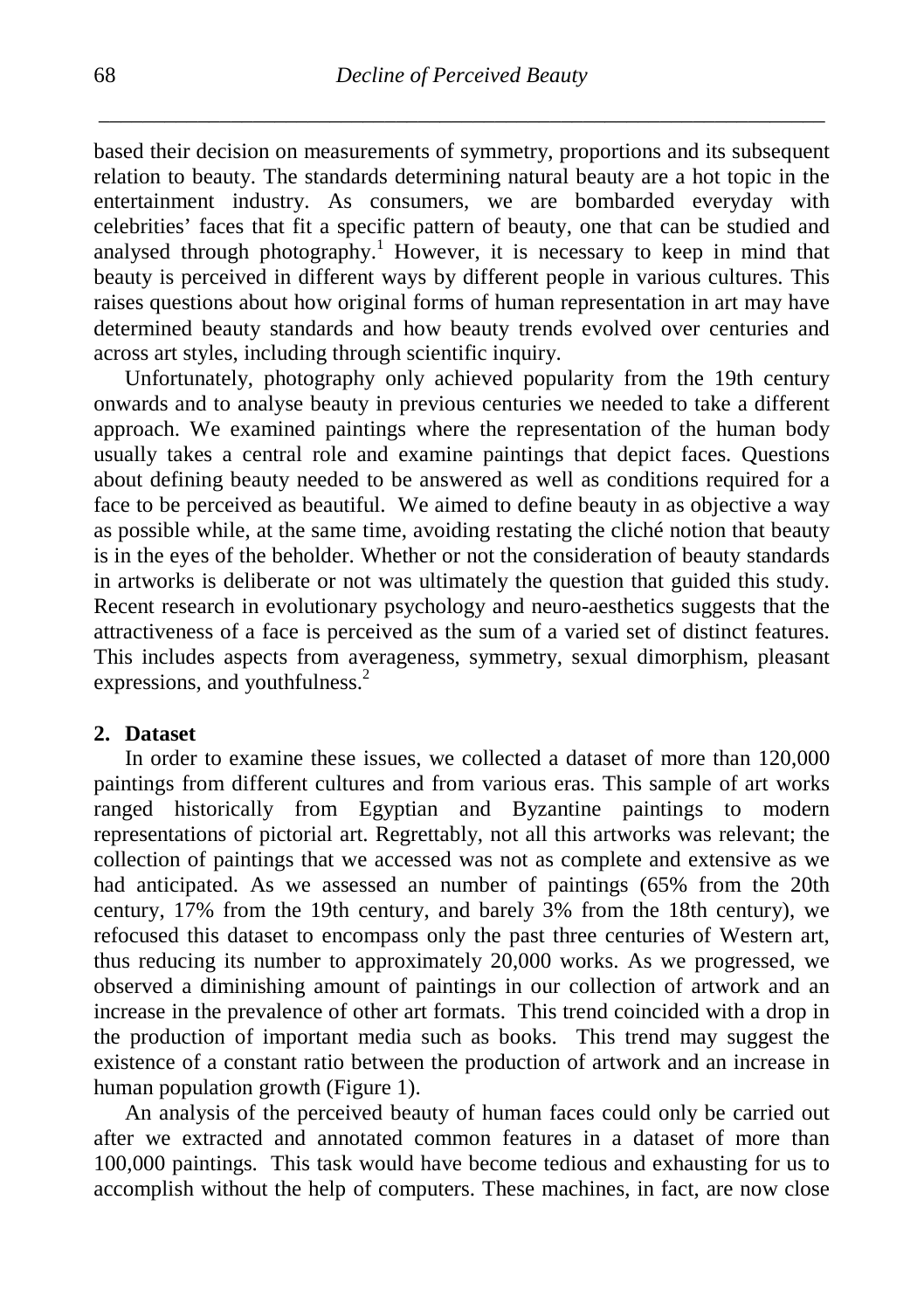to outperforming people in facial detection and recognition.<sup>3</sup> Importantly, we relied on computer algorithms conceived for facial detection in photography and applied them to paintings produces a series of limitations. These algorithms are not designed to deal with a wide range of painting styles and their particularities. All faces in the data set,<sup>4</sup> amounted to less than  $15,000$  paintings, 14% less than the 25,000 originally gathered for this study (l–see Figure 2).

*\_\_\_\_\_\_\_\_\_\_\_\_\_\_\_\_\_\_\_\_\_\_\_\_\_\_\_\_\_\_\_\_\_\_\_\_\_\_\_\_\_\_\_\_\_\_\_\_\_\_\_\_\_\_\_\_\_\_\_\_\_\_\_\_\_\_*



*Figure 1:* (*a*) Media production of books as contained in WorldCat since year  $1700<sup>5</sup>$  (*b*) Population growth of Europe in the same period (*c*) Paintings in our dataset. Media production and population © 2014. Courtesy of Javier de la Rosa.



*Figure 2:* Number of faces and paintings per century, and ratio between both. Faces and paintings per century © 2014. Courtesy of Javier de la Rosa.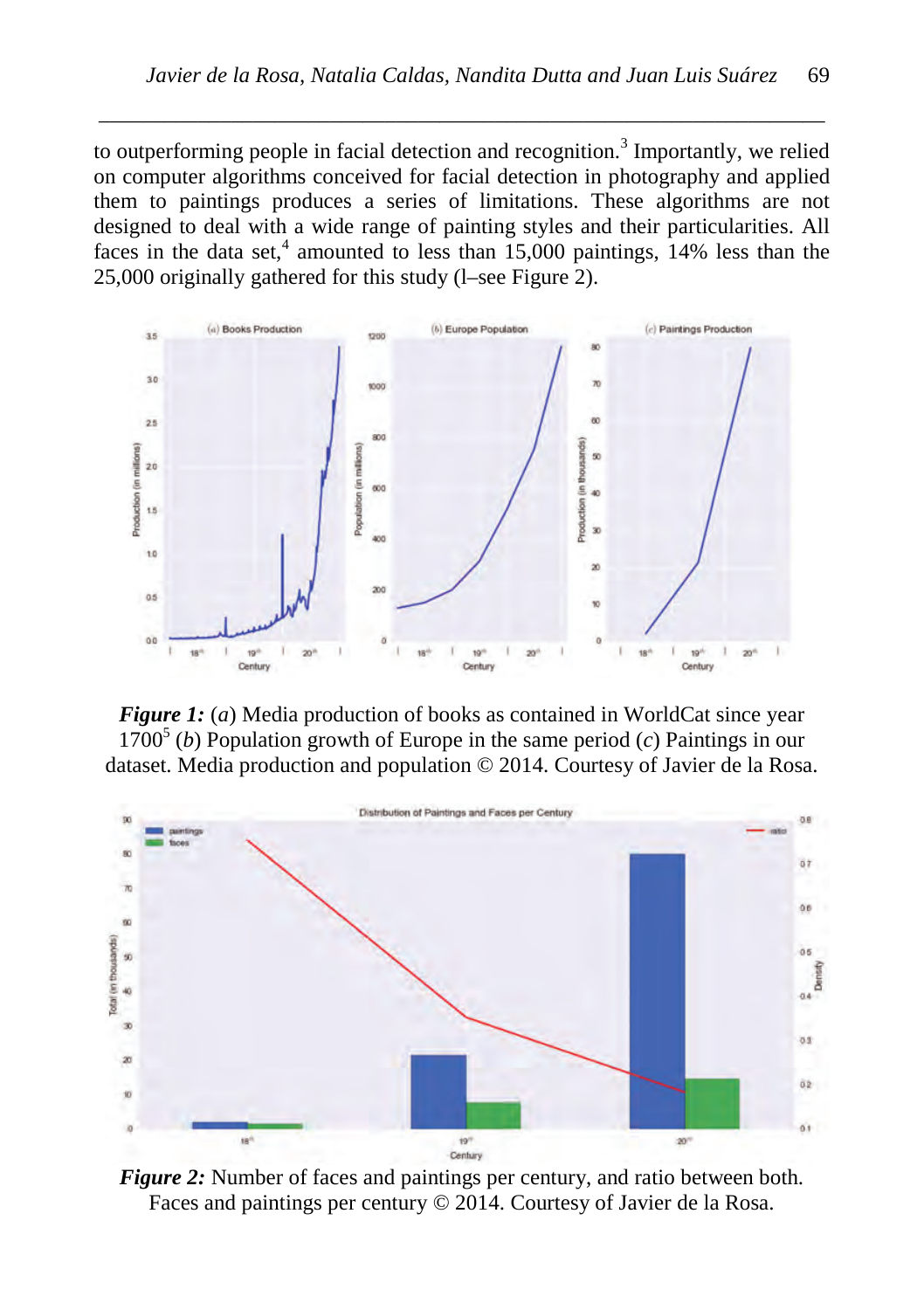Besides calculating the boundaries of a face and the position of several facial traits – such as the eyes, nose, mouth, ears, or chin in a portrait –, this algorithm also guessed at the gender and age of the faces depicted. It based this estimation on the distribution and proportions of facial traits and provided a statistical threshold of confidence. The data did not show any differences in gender representation because women and men were depicted in equal number. Unlike the average estimated age per gender, where an important difference arose, a constant gap appeared between the estimated age of depicted women and men, amounting to about 4 years. Nevertheless both sets of gender results demonstrated an increase in the average estimated age of the person portrayed over time. Women's faces averaged from below 25 years of age in the 18th century to around 27 by the 20th century. Male faces averaged from 29 to 32 years of age following the same historical progression (Figure 3). Some studies link the perception of beauty to younger faces.<sup>6</sup> Accordingly, our brain seems prone to be attracted to faces of potential mates who demonstrate a strong probability of success in human beings' biological reproduction. Although our results suggested that perceived beauty declined since 18th century, we still needed to complete an actual analysis of the extracted faces in order to support these initial findings. We wondered how we could quantitatively measure beauty with such a massive dataset.



*Figure 3:* Distribution of age and gender © 2014. Courtesy of Javier de la Rosa.

#### **3. Measurement**

In this study, the scientific definitions of face symmetry and averageness determine the primary standards of its beauty focus. Healthy and non-problematic development during puberty seems to be indicated by the symmetry of the face and is the mark of a better offspring.<sup>7</sup> According to Darwin's theory of natural selection individuals with harmful mutations constitute less desirable mates. These genetic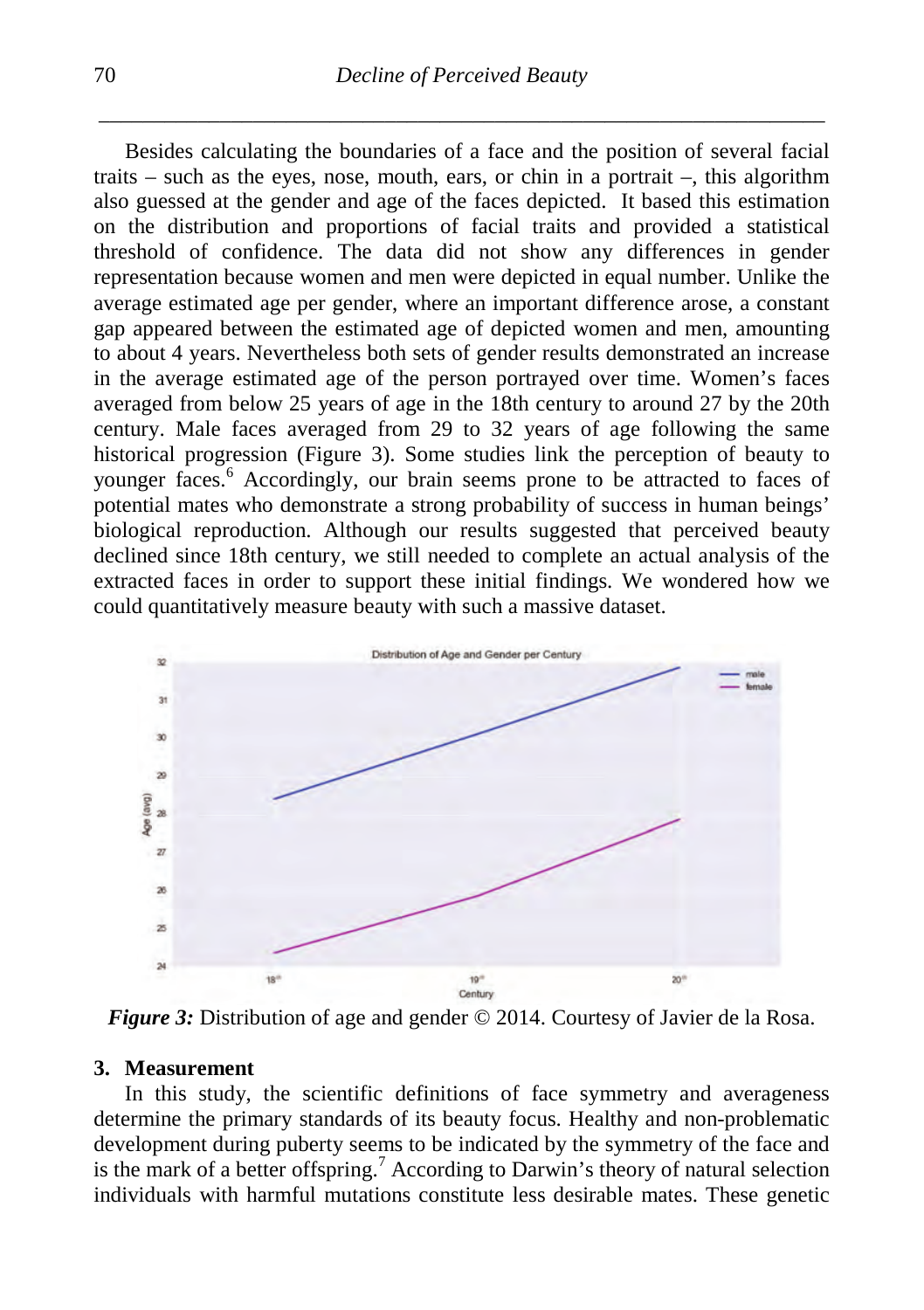*\_\_\_\_\_\_\_\_\_\_\_\_\_\_\_\_\_\_\_\_\_\_\_\_\_\_\_\_\_\_\_\_\_\_\_\_\_\_\_\_\_\_\_\_\_\_\_\_\_\_\_\_\_\_\_\_\_\_\_\_\_\_\_\_\_\_*

differences are related to the averageness of a population whereby individuals with facial features closer to the mean of their group are preferred to others.<sup>8</sup> Sufficient evidence supports the fact that the perception of beauty is influenced by these two indices: the more average and symmetrical the face, the more beautiful it appears.<sup>9</sup> We relied on a Grammer and Thornhill's method to calculate facial symmetry, albeit with a few modifications.<sup>10</sup> This method typically examines 12 different key points of the human face (one more for averageness): two each for the eyes, the nose, the mouth, the cheekbones and the jaw. These points are connected by lines to each pair of facial features and their midpoints are then calculated. For a face to appear perfectly symmetrical, all midpoints must lie on the same vertical line. The algorithm used for our study is significantly limited compared to this method; we make use of three points for the mouth (left, centre, and right), one for each pupil, and one for the nose. We did not take the ears or the chin of the model into consideration because the number of faces in which these features were recognized with enough confidence (with accuracy higher than 80%) was fairly insignificant (6%). Besides these key features, the algorithm also calculated the centroid or geometric centre of all detected attributes (Figure 4a), that coincide with the centre of the face. This point can be used to set a straight line that splits the face into two sides, or hemi-faces. Figure 4b shows the following points: P1 for left eye, P2 for right eye, P3 for nose, P4 for mouth centre, P5 for left mouth corner, and P6 for right mouth corner. In addition, we assumed that line H acted as the axis of face symmetry. We traced the following segments: D1 between P1 and P2, and D2 between P5 and P6 (Figure 4c). We then assigned the midpoints of these segments: M1 and M2. Symmetry was calculated as the sum of the distance in pixels of M1, M2, P3 and P6 with respect to line H. Only lateral symmetry was estimated. For a face to be considered perfectly symmetrical, this value had to add up to zero; all symmetry values were normalized between 0 and 1. For our plots to be clearer we assigned this 1 to signify perfect symmetry and 0 to indicate total asymmetry.



*Figure 4:* (*a*) Example of face and detected points for eyes, nose, mouth and centre (*b*) Vertical line, H, to divide the face into two hemi-faces, and enumerated points for all the features (*c*) Lines for calculating distances between midpoints and hemi face line. Symmetry calculation © 2014. Courtesy of Javier de la Rosa.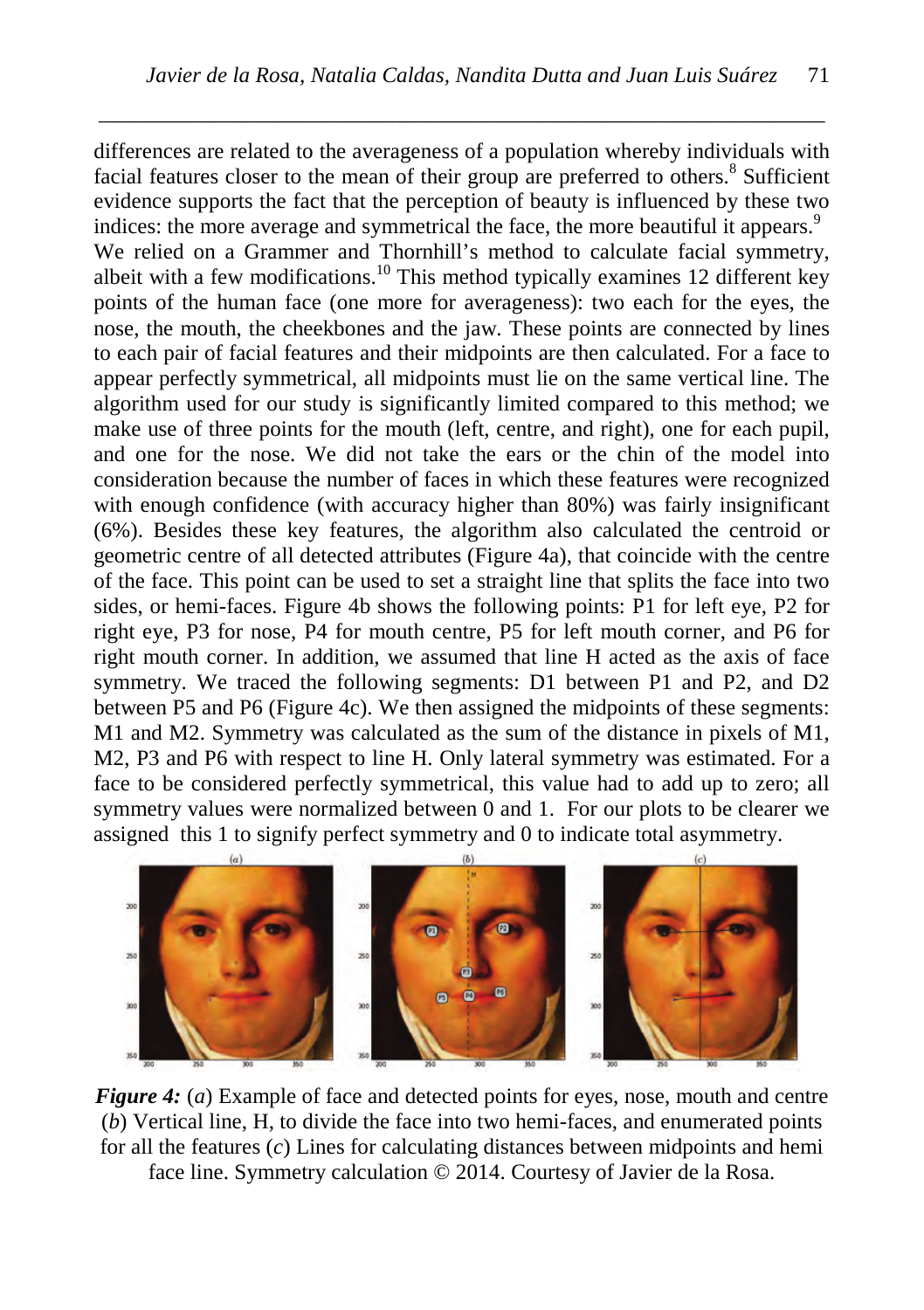Obtaining values of beauty averageness involved completing a much more demanding task in terms of analytical power. We created an average composite face for each century under study, one male, one female and one combined face for both genders (Figure 5). The first step in generating the averaged composite face was to centre these faces along the centroid that had been determined by the facial recognition algorithm. Faces were then resized to make them fit into a (.png) canvas of 500 by 500 pixels at 300dpi of resolution, and given a height of 200 pixels; faces with height lower than 150 pixels were excluded to avoid blurred pixilation of the average face. This sizing process involved using affine and projective 2D transformations from the original painting to the desired canvas. Every face standardized by size was then converted into a 3D numerical matrix representing each of the layers of the (RGB) colour model. A regular statistical mean was then calculated over the set of faces of each century in order to obtain the average value for each pixel. Once the average matrix was calculated, it was converted back into a (.png) image. Resulting quality and averageness of the composite rely on the number of faces used in each century for generating the averaged face. The same face recognition algorithm used in the dataset was then applied on averaged composites. This allowed us to measure the averageness of an individual face as the difference between its symmetry and the symmetry of the average face for that particular period of history. Averageness refers to the degree to which a given face resembles the majority of faces. In our study averageness values varied from the most average, 1, to the least, 0.



*Figure 5:* Average 20th Century female face from 1058 faces (left), and male from 1017 faces (right). Average 20th faces © 2014. Courtesy of Javier de la Rosa.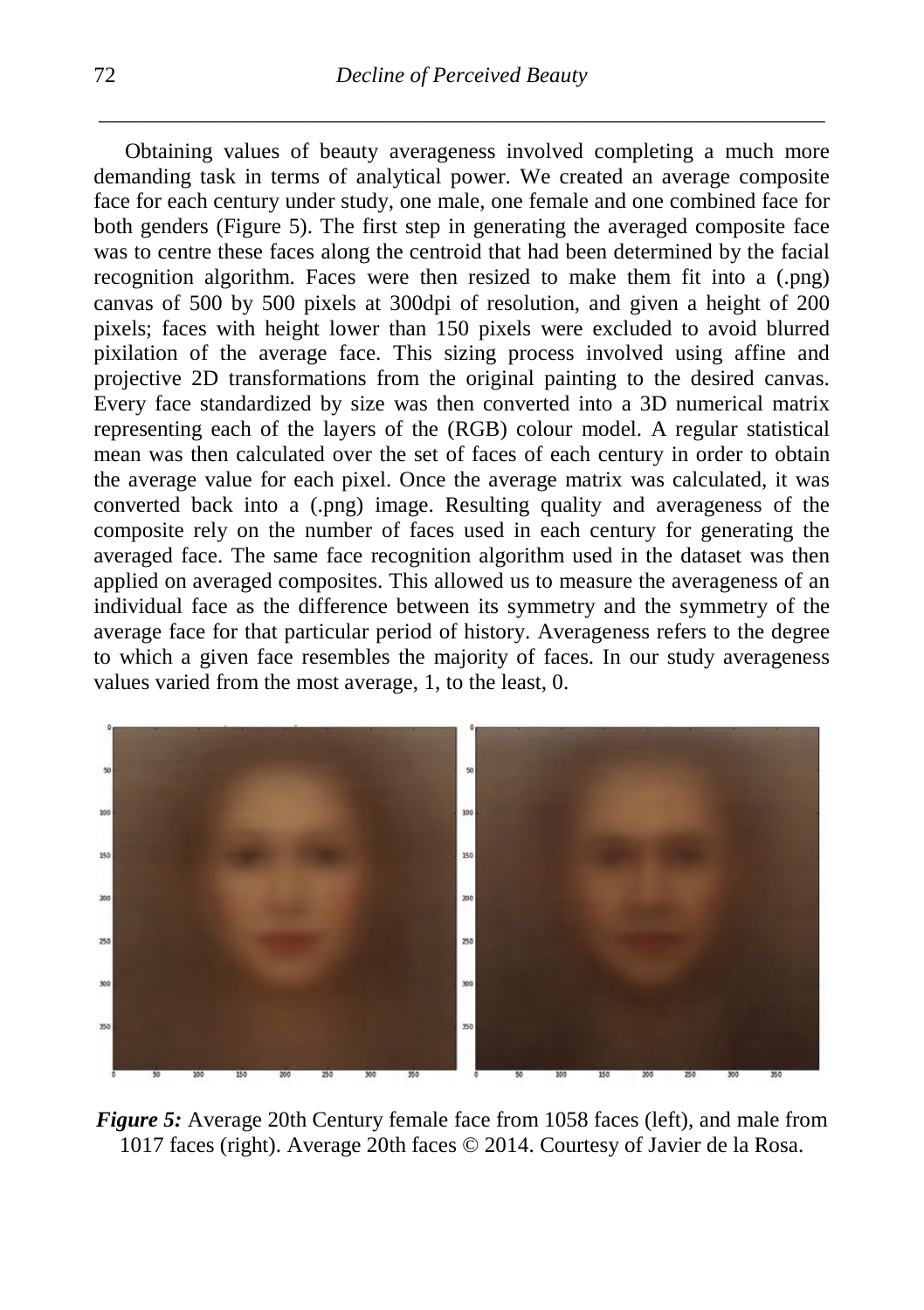#### **4. Analysis**

Our analysis reveals a particular decline in face averageness and symmetry that seems to corroborate changing tendencies from one artistic style to another (Figure 6). Interestingly, the ratio of faces per painting in the past century is at its lowest level in our study; one encounters many paintings from that era, but not many that depict human faces.

*\_\_\_\_\_\_\_\_\_\_\_\_\_\_\_\_\_\_\_\_\_\_\_\_\_\_\_\_\_\_\_\_\_\_\_\_\_\_\_\_\_\_\_\_\_\_\_\_\_\_\_\_\_\_\_\_\_\_\_\_\_\_\_\_\_\_*





The face averageness graph exhibits a sharp decline from the 18th century onwards; it demonstrates a complete break from artistic representations of beauty established according to conventions of symmetry (Figure 7). Results of this analysis highlight a change in beauty perception in the 20th century and a newfound preoccupation for discovering and depicting varying types of facial representations.

The objectivist conception of beauty, defined in terms of balance, proportion, and symmetry among other elements, reached its peak during the 16th century.<sup>11</sup> At that time, canons of beauty were printed in books for artists to follow in order that they too achieve similar beauty in their work. Throughout the next century, painting styles continued to adopt these patterns, although artists gradually favoured a representation of the human body that appeared closer to reality. The 18th century Rococo and Neoclassicism styles adhered to strict conventions of symmetry and realistic depictions of the human anatomy, in comparison to Impressionism and Avant-Garde styles that broke with this rule. Our findings indicate that the representation of individuals depicted in art deviated from the classical canon, changing from the realistic to the abstract, from bearing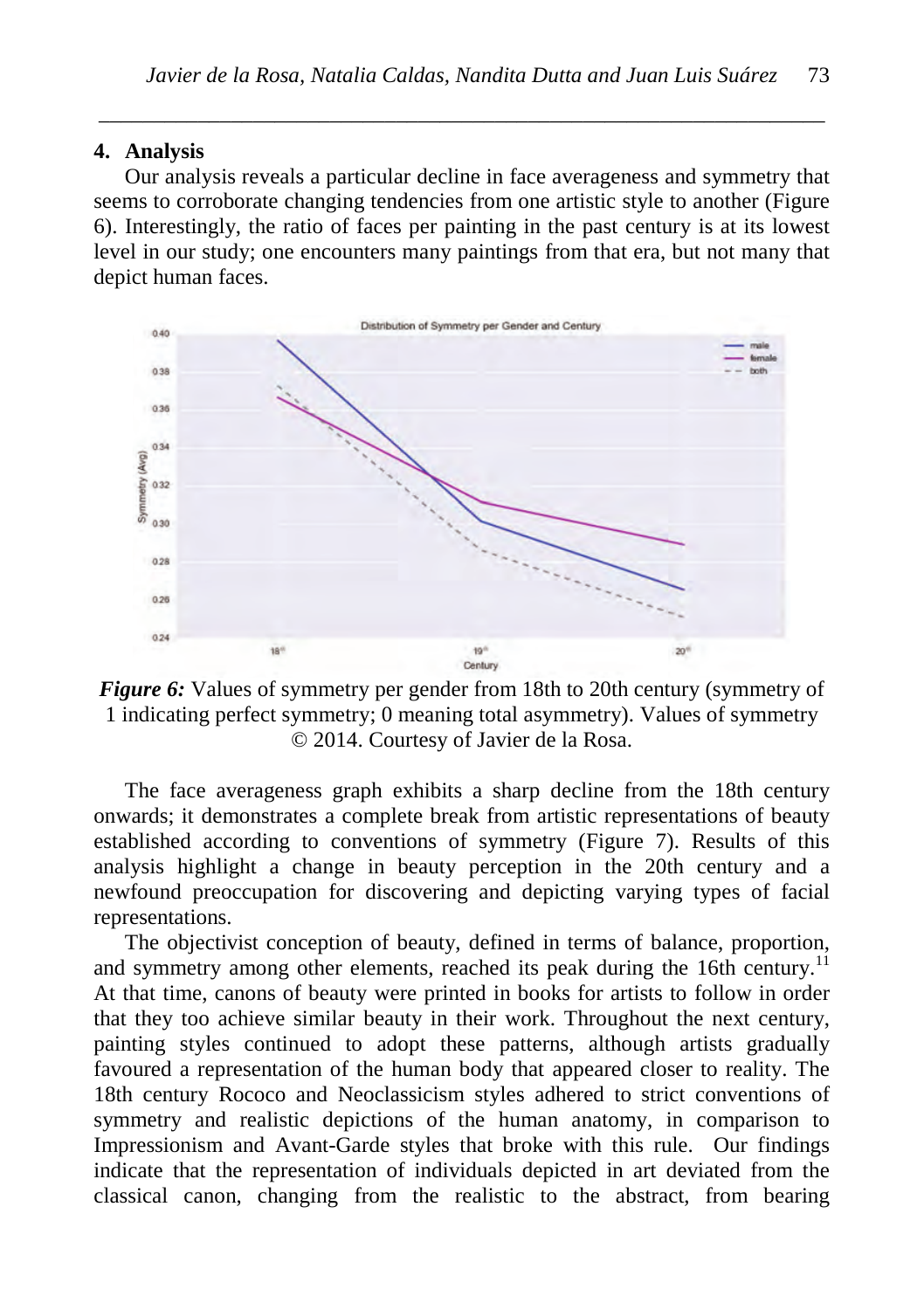resemblance to natural human anatomy to highlighting facial features particular to Picasso's paintings, for example.

Our study also indicates that people's features were most attractive in the 18th century according to the data we collected and analysed. This art style focused on a realistic depiction of subjects unlike in the 20th century but like the Renaissance, Romanticism, or Gothic eras.<sup>12</sup> These art movements occurred in a period of considerable scientific development that enabled an expansion of knowledge about the composition of the human body. An example of this is apparent in the famous 17th century painting by Rembrandt, where the Dutch painter depicted Anatomist Dr. Nicolaes Tulp during an anatomy lesson. New intellectual inquisitiveness flourished among artists that led them to innovate in art, notably in painting. Manipulations in style and content were facilitated by technological advances of the time influencing art forms.



*Figure 7:* Values of averageness per gender from 18th to 20th century (averageness of 1 indicating the most average face; 0 meaning not average at all). Values of averageness © 2014. Courtesy of Javier de la Rosa.

#### **5. Discussion**

This study reveals a decrease in perceived beauty since the 18th century. We speculate that the highest values of facial attractiveness in paintings, as approximated by symmetry and averageness, occurred somewhere in between 16th and 17th centuries. This was the period when the first guidebooks were produced demonstrating to artists how to combine different techniques and methods to achieve aesthetic beauty. It was a time when significant knowledge about the human body was established. Unfortunately, due to a lack in accuracy and an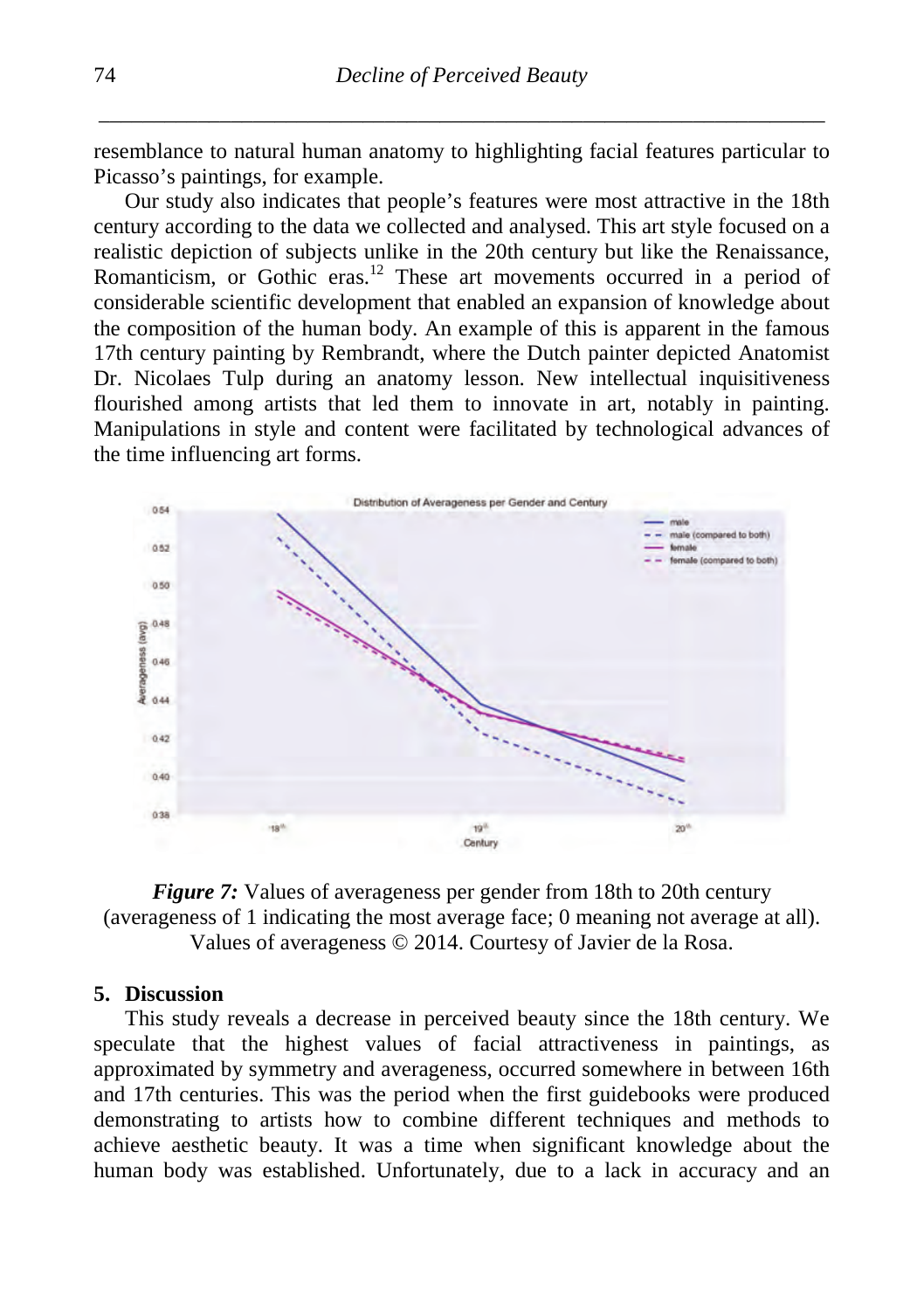insufficient number of sample paintings in our dataset, we do not have enough confidence to support this assertion quantitatively.

*\_\_\_\_\_\_\_\_\_\_\_\_\_\_\_\_\_\_\_\_\_\_\_\_\_\_\_\_\_\_\_\_\_\_\_\_\_\_\_\_\_\_\_\_\_\_\_\_\_\_\_\_\_\_\_\_\_\_\_\_\_\_\_\_\_\_*

Other factors, as well, seem to affect our understanding of these findings. The first is the use of algorithms designed to recognize faces in pictures, but applied to artwork. Commonly, algorithms help with face recognition, notably to detect skin, but their performance seems to differ depending on the colour spaces they help assess.<sup>13</sup> This may produce some false negative results compared to painting styles of the last century. In addition, any algorithm suitable to detect faces in pictures is involuntarily biased against new expressions of art, such as Cubism and Surrealism. Nevertheless, faces depicted do not necessarily need to maintain a faithful representation.

As well, the sampling issue warrants discussion. Regardless of the extent of the dataset collected, we concluded that we will never know whether people depicted in paintings are representative of the population they were sampled from. And the problem is further complicated when one realizes that the subjects in a painting are very often angels, virgins, saints–common in the Baroque style–or even mythological creatures with human faces.

Moreover, we do not know for certain if the same result applies in a broader sense, or if it is even applicable to subjective measurements of beauty determined by algorithms. To this end, Graham et al. maintain that humans perceive and rank images of beauty differently when viewing real or depicted faces.<sup>14</sup> This effect, they suggest, is due to people's overexposure today to works of fine art. This could be true, depending on the socio-economic level of the subjects as well.

#### **6. Further Research**

This study demonstrates that it is possible to extract information and draw conclusions about attractiveness by examining subjects' facial traits in paintings. It indicates that the introduction of the concept of virtual physical space presents further possibilities in the analysis of paintings. As discussed by Zaidel and FitzGerald,<sup>15</sup> a link exists between perceived beauty and the head orientation of the women and men portrayed. The human head is limited to three degrees of freedom in a pose, which can be described by a pitch angle (forward to backward movement of the neck), a roll angle (frontal lateral bending), and a yaw angle (right to left rotation of the head). One possibility is to plot histograms from -90º (right profiles) to 90º (left profiles), for each angle throughout different time periods and art styles. A value of 0º in all of the three angles will indicate perfect frontal faces. If the assumptions made by Zaidel and FitzGerald are correct, we should find that the most beautiful faces, especially those of the women according to this theory, are turned into one direction rather than the other. Therefore, this result could be either supported or rejected by analysing the pose of the heads identified in our study. Importantly, though, we noted a limitation with respect to the representational fidelity of subjects portrayed in paintings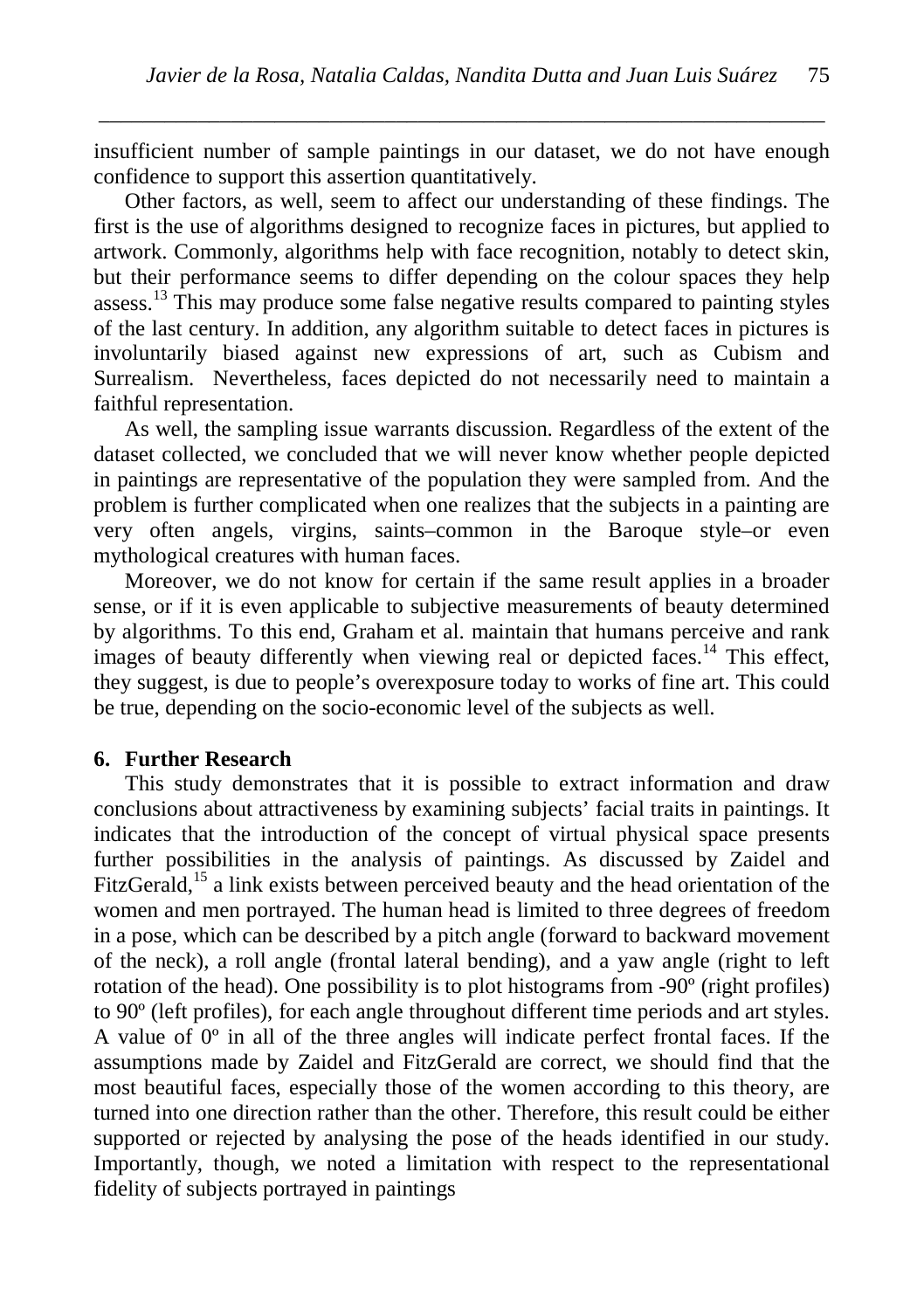Because this study has demonstrated a decreasing trend in perceived beauty from the 18th century to the present day, we question what else could be determined about the subjects depicted in the paintings. We see potential beyond the issue of perceived attractiveness and wonder whether we could somehow rely on the subjects in the paintings as a source of demographic information. This constitutes a very interesting line of investigation for future research that could shed light on social distribution in the past. Painting style demography is thus a concept that needs to be further explored. Comparisons between results like those we obtained and the demographic data gathered from historical registries and censuses could help boost historical demographic research. Similarly, one could also examine the preferences of different painters in terms of people they depicted. Age pyramids could be plotted that describe and summarize what one could call 'representational demography'.

## **Notes**

<sup>1</sup> John Bates and Brian Cleese, *The Human Face* (London: Dorling Kindersley, 2001).<br><sup>2</sup> Rolf Reber, Norbert Schwarz, and Piotr Winkielman, 'Processing Fluency and

Aesthetic Pleasure: Is Beauty in the Perceiver's Processing Experience?' *Personality and Social Psychology Review* 8.4 (2004): 364-382; Vilayanur S. Ramachandran and William Hirstein, 'The Science of Art: A Neurological Theory of Aesthetic Experience.' Journal of Consciousness Studies 6 (1999): 6-7.

<sup>3</sup> Yanig Taigman, Ming Yang, Marc Aurelio Ranzato, and Lior Wolf, 'Deepface: Closing the Gap to Human-Level Performance in Face Verification,' *Computer Vision and Pattern Recognition* (2014): 1701-1708.<br><sup>4</sup> These extractions were made possible thanks to the application program interface

provided by the service Face.com, a company acquired and shut down by Facebook in 2012.

<sup>5</sup> See https://www.worldcat.org/<br>
<sup>6</sup> John F. Cross and Jane Cross, 'Age, Sex, Race, and the Perception of Facial Beauty,' *Developmental Psychology* 5.3 (1971): 433.

<sup>7</sup> Extensively covered in the literature; some relevant sources are derived from Karl Grammer and Randy Thornhill, 'Human (*Homo Sapiens*) Facial Attractiveness and Sexual Selection: The Role of Symmetry and Averageness,' *Journal of Comparative Psychology* 108.3 (1994): 233; David I. Perrett, Kieran J. Lee, et al., 'Effects of Sexual Dimorphism on Facial Attractiveness,' *Nature* 394.6696 (1998): 884-887; Gillian Rhodes and Leslie A. Zebrowitz, *'*Facial Attractiveness: Evolutionary, Cognitive, and Social Perspectives,' *Advances in Visual Cognition*, 1 (New York: Ablex Publishing Corporation, 2002).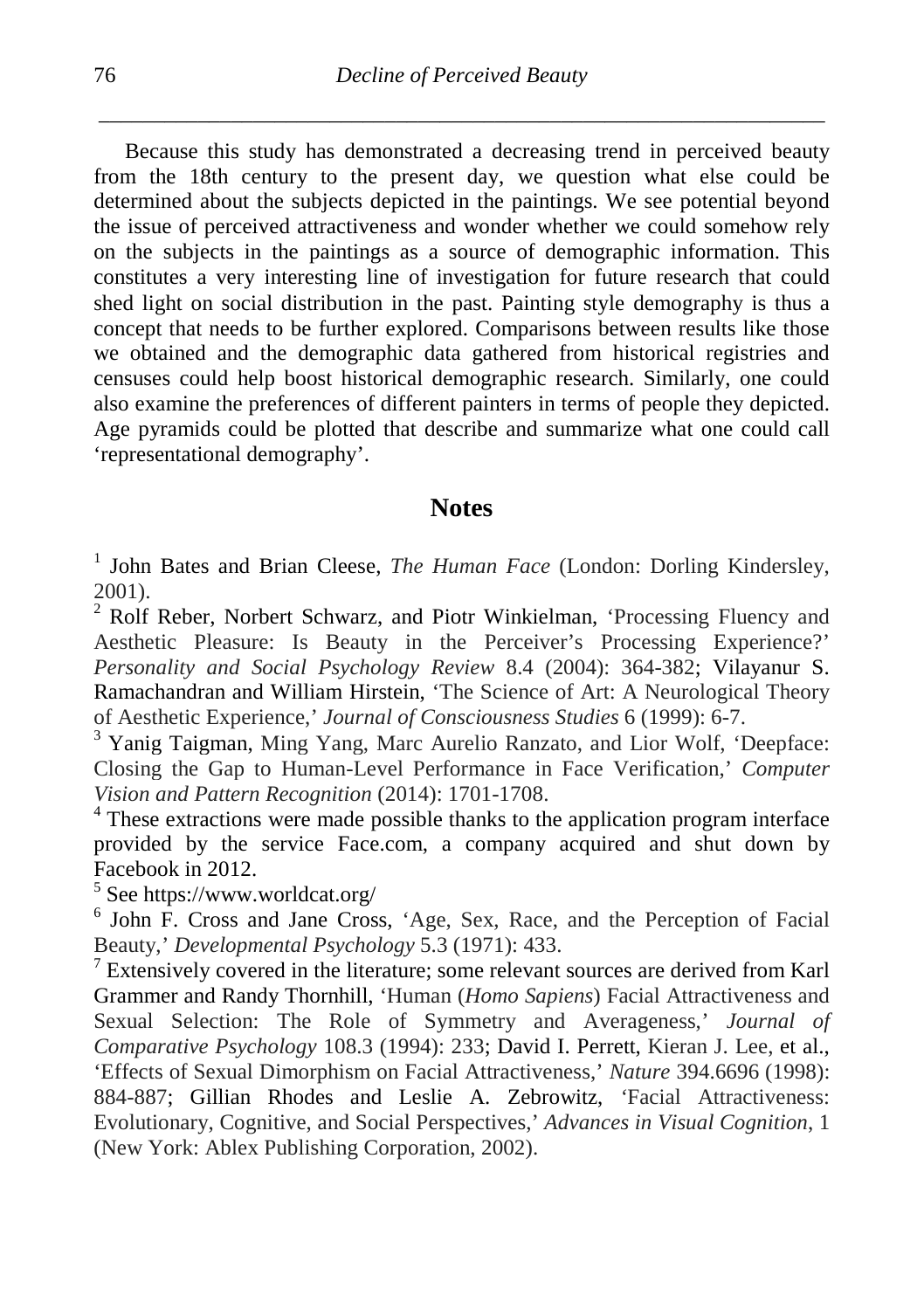<sup>8</sup> See Judith H. Langlois and Lori A. Roggman, 'Attractive Faces are Only Average,' *Psychological Science* 1.2 (1990): 115-121. Very attractive faces are usually considered non-average, as concluded by Thomas R. Alley and Michael R. Cunningham, 'Averaged Faces are Attractive, but very Attractive Faces are Not

*\_\_\_\_\_\_\_\_\_\_\_\_\_\_\_\_\_\_\_\_\_\_\_\_\_\_\_\_\_\_\_\_\_\_\_\_\_\_\_\_\_\_\_\_\_\_\_\_\_\_\_\_\_\_\_\_\_\_\_\_\_\_\_\_\_\_*

Average,' *Psychological Science* (1991): 123-125. <sup>9</sup> Studies by Nancy Etcoff, *Survival of the Prettiest: The Science of Beauty* (New York: Random House, 2011); Gillian Rhodes, 'The Evolutionary Psychology of Facial Beauty,' *Annu. Rev. Psychol.* 57 (2006): 199-226; David I. Perrett, et al., 'Symmetry and Human Facial Attractiveness,' *Evolution and Human Behavior*

<sup>10</sup> See the famous work by Grammer and Thornhill, 'Human (*Homo Sapiens*) Facial Attractiveness and Sexual Selection: The Role of Symmetry and Averageness.' Journal of Comparative Psychology 108.3 (1994): 233.

<sup>11</sup> Ernst H. Gombrich, *The Story of Art* (London: Phaidon Press, 2006).<br><sup>12</sup> Ibid.<br><sup>13</sup> According to José M. Chaves-González, et al., 'Detecting Skin in Face

Recognition Systems: A Colour Spaces Study,' *Digital Signal Processing* 20.3 (2010): 806-823, HSV model, and the models YCgCr and YDbDr, are the colour

<sup>14</sup> Daniel Graham, et al., 'Representation and Aesthetics of the Human Face in Portraiture.' *Art & Perception* 2.1 (2014): 98.

<sup>15</sup> Dahlia W. Zaidel and Peter FitzGerald, 'Sex of the Face in Western Art: Left and Right in Portraits,' *Empirical Studies of the Arts* 12.1 (1994): 9-18.

# **Bibliography**

Alley, Thomas R. and Michael R. Cunningham. 'Averaged Faces are Attractive, but very Attractive Faces are Not Average.' *Psychological Science* (1991): 123- 125.

Bates, Brian and John Cleese. *The Human Face*. London: Dorling Kindersley, 2001.

Chaves-González, Jose M., Miguel A. Vega-Rodríguez, Juan A. Gómez-Pulido, and Juan M. Sánchez-Pérez. 'Detecting Skin in Face Recognition Systems: A Colour Spaces Study.' *Digital Signal Processing* 20.3 (2010): 806-823.

Cross, John F. and Jane Cross. 'Age, Sex, Race, and the Perception of Facial Beauty.' *Developmental Psychology* 5.3 (1971): 433.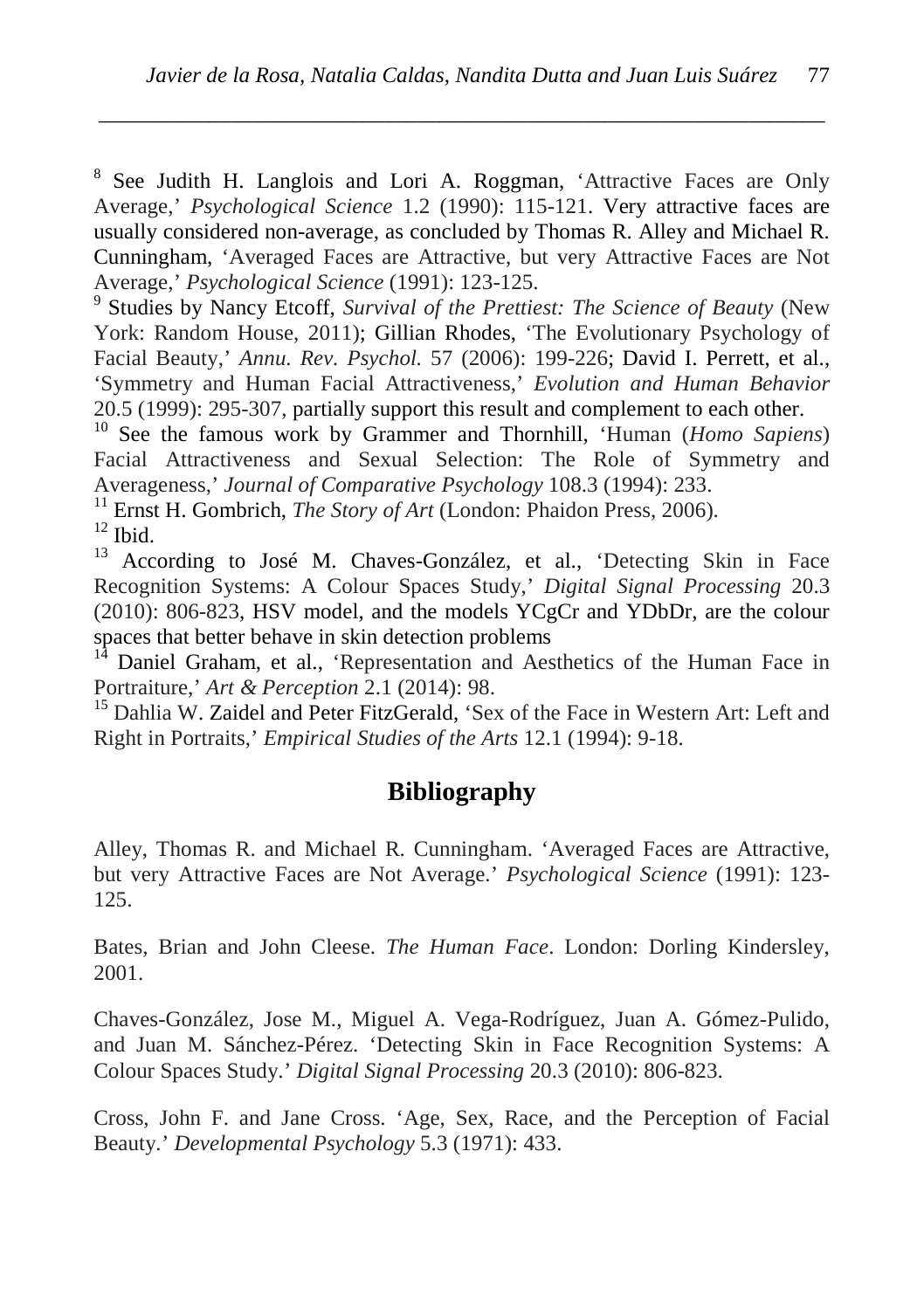Etcoff, Nancy. *Survival of the Prettiest: The Science of Beauty*. New York: Random House, 2011

Gombrich, Ernst H. *The Story of Art*. London: Phaidon Press, 2006.

Graham, Daniel, Pamela M. Pallett, Ming Meng, and Helmut Leder. 'Representation and Aesthetics of the Human Face in Portraiture.' *Art & Perception* 2.1 (2014): 98.

Grammer, Karl and Randy Thornhill. 'Human (*Homo Sapiens*) Facial Attractiveness and Sexual Selection: The Role of Symmetry and Averageness.' *Journal of Comparative Psychology* 108.3 (1994): 233.

Langlois, Judith H. and Lori A. Roggman. 'Attractive Faces are Only Average.' *Psychological Science* 1.2 (1990): 115-121.

Murphy-Chutorian, Erik and Mohan M. Trivedi. 'Head Pose Estimation in Computer Vision: A Survey.' *Pattern Analysis and Machine Intelligence, IEEE Transactions On* 31.4 (2009): 607-626.

Perrett, David I., Kieran J. Lee, Ian S. Penton-Voak, Duncan A. Rowland, S. Yoshikawa, D. Michael Burt, S. P. Henzi, D. L. Castles, and S. Akamatsu. 'Effects of Sexual Dimorphism on Facial Attractiveness.' *Nature* 394.6696 (1998): 884- 887.

Perrett, David I., D. Michael Burt, Ian S. Penton-Voak, Kieran J. Lee, Duncan A. Rowland, and Rachel Edwards. 'Symmetry and Human Facial Attractiveness.' *Evolution and Human Behavior* 20.5 (1999): 295-307.

Ramachandran, Vilayanur S. and William Hirstein. 'The Science of Art: A Neurological Theory of Aesthetic Experience.' *Journal of Consciousness Studies* 6 (1999): 6-7.

Reber, Rolf, Norbert Schwarz, and Piotr Winkielman. 'Processing Fluency and Aesthetic Pleasure: Is Beauty in the Perceiver's Processing Experience?' *Personality and Social Psychology Review* 8.4 (2004): 364-382.

Rhodes, Gillian. 'The Evolutionary Psychology of Facial Beauty.' *Annu. Rev. Psychol.* 57 (2006): 199-226.